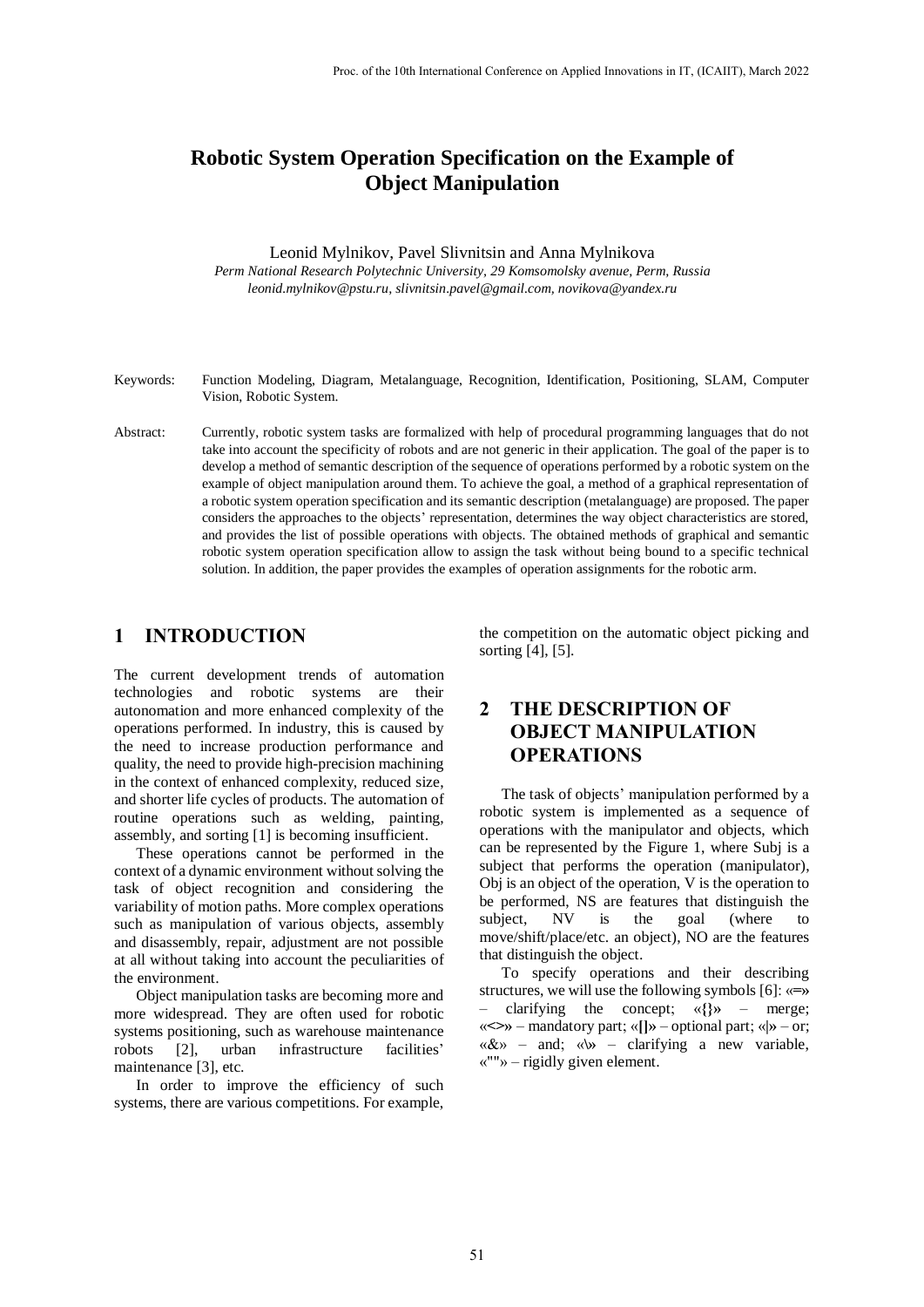

Figure 1: The functional diagram of the robotic system task assignment.

Then, syntactically a task can be described as the following structure:

#### $\langle Sub|\rangle[NS]\langle V\rangle[NV]\langle Obj\rangle[NO].$

For example, the task "Use the manipulator A to move the object B from X to Y" can be described as follows:

$$
\begin{array}{c}\n\langle Subj = "A" \\
\langle V = "move" \\
\langle Obj = "B" \\
\langle NV = Y\n\rangle\n\end{array}
$$
\n
$$
\begin{array}{c}\n\langle NV = Y \\
\langle NO = X\n\rangle\n\end{array}
$$
\n
$$
\begin{array}{c}\n\langle Subj \rangle & \langle NV \rangle \\
\langle Obj \rangle & \langle NO \rangle\n\end{array}
$$

Let's consider the task of outdoor luminaire replacement described in [3], which is represented in natural language by the following expression: **«Use the manipulator A, replace the luminaire B with the luminaire C on the lighting column D».**

In this example, we are dealing with a complex opeartion that can be decomposed into a number of operations (e.g., remove and install) and a complex object (consisting of the objects B and C). The Figure 2 shows the structure of this task.



Figure 2: The functional diagram of the robotic system task assignment with a complex operation and a complex object.

Semantically, this operation can be represented as follows:

$$
\langle Subj='A" \lor U= "remove" \langle Obj1="B" \lor V1=D
$$
\n
$$
Subj V1 NVI Obj1
$$
\n
$$
\langle V1="install" \langle Obj2="C" \rangle
$$
\n
$$
\langle My2=D
$$
\n
$$
Subj V2 NV2 Obj2.
$$

From the above examples we can make a conclusion that the robotic system operation can be defined by a set of operations **V={produce, repair, assemble, disassemble, replace, take, lift, put, place, insert, throw, separate the gripper, bring the gripper together, move the gripper to some location, etc.}** (some of which can be complex  $V = \{V1, V2, etc.\}$ , as well as by the ability to identify objects and their specified features **NO={location, shape, color, material, etc.}** based on which a number of certain operations can be performed.

Complex operations can be decomposed in different ways into elementary ones, provided that the principle of equivalence is observed. This provides an opportunity to consider the optimization of the robotic system operation.

The optimization process of the robotic system operation is defined as follows: 1) the algorithms that implement elementary operations, 2) object recognition algorithms, 3) the knowledge about the environment (the underlying circumstances of the operation).

For example, the movement of the manipulator from the position X to the position Y can be implemented by the application of the shortest path algorithm or the ant colony optimization algorithm. In the first case, if obstacles occur in the environment, the operation cannot be performed. Moreover, different implementations of this operation will have different power consumption, different execution time, as well as they can have different execution risk assessments.

The efficiency of operation execution algorithms is not relevant if it is not possible to identify the object or there is a lack of information about the operation context.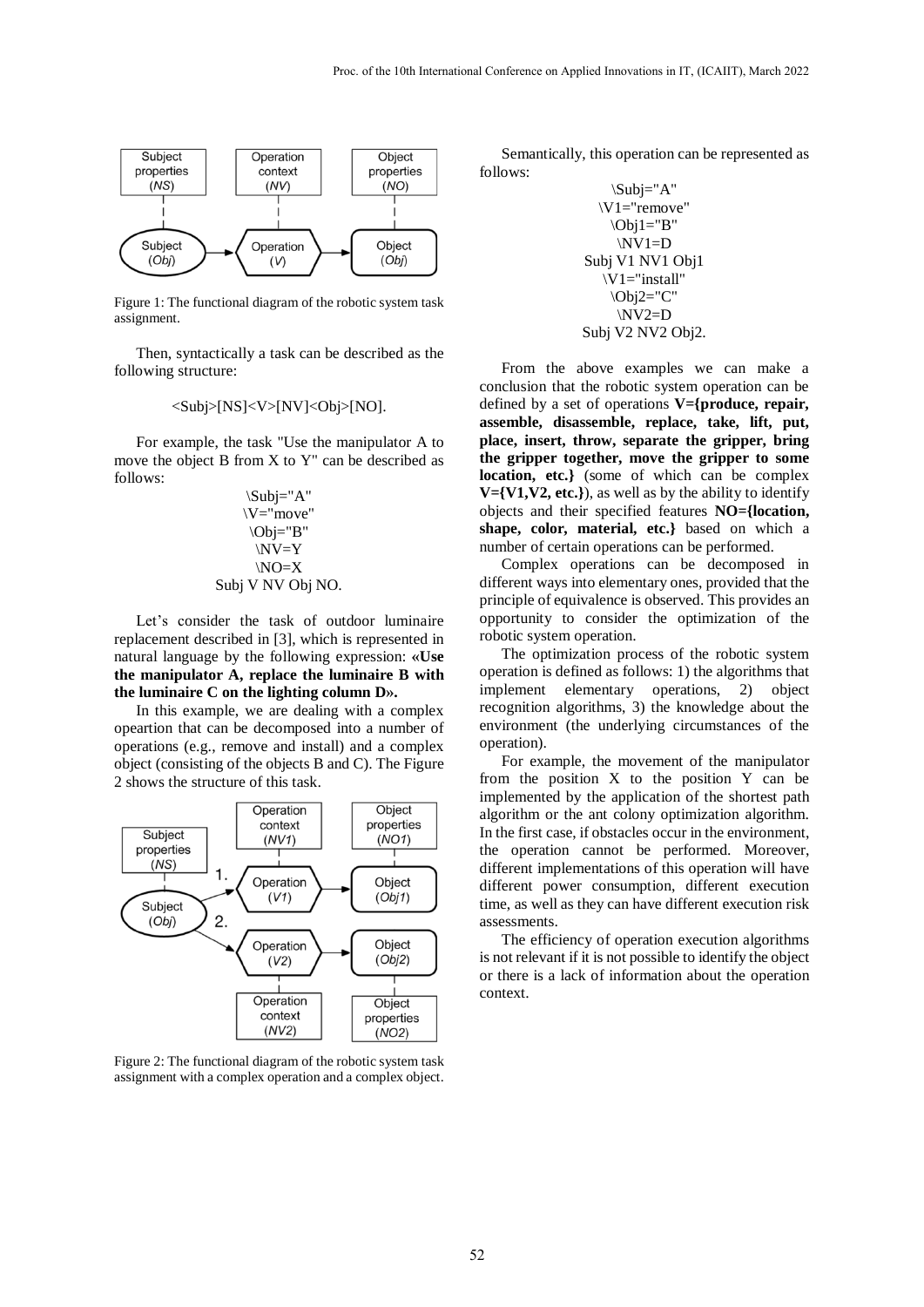## **3 APPROACHES AND METHODS FOR OBJECT IDENTIFICATION AND LOCATION DESCRIPTION IN MANIPULATION TASKS**

The recognition of objects in the environment is a complex task, that includes the localization of objects, their identification, search for interaction tools with objects, the mapping of the environment and building the knowledge bases that describe the environment.

Existing object recognition methods are based on the selection of certain features, a set of elements or templates that are used to identify objects. Along with the feature detection, it is also important to consider the relationships between features that have an impact on recognition (for example, see the Thatcher effect or Thatcher illusion [7] shown in the Figure3).



Figure 3: The Thatcher Effect presented by Peter Thompson.

The recognition process and its application can be represented by the scheme shown in the Figure 4. In the paper we will consider several steps, which indicated in the figure by the numbers 2-4. Depending on the implementation algorithm, some blocks can be combined or can be executed simultaneously.

#### **3.1 Approaches to Object Representation**

The ideas of object representation (block 3 in Figure 4) used in computer vision systems are based on the theories of human object recognition. At the moment, there is a number of theories that describe the approaches to the recognition and classification of objects by humans.

**The template matching theory (exemplar theory)** [8] assumes that for each object there is a template in the memory. By the processing of new information, object identification requires an exact match between the object and the template from the memory. The disadvantage of the template matching theory is the need to store a large number of templates.

Another theory is the **prototype theory** [9], [10]. It involves the comparison of new information not with templates, but with some abstract object prototypes (see the Figure 5). A prototype is based on a set of examples of the object and describes their common features. There are two models for prototype formation: the central tendency model and the attribute-frequency model. [10].

In the context of computer vision, the algorithms SIFT [11] and SURF [12] are well-known, which have elements of both theories. They are based on the attribute extraction of template objects, which is used to detect objects in the image.

Later theories have developed the ideas of attribute extraction to form a prototype. For example, according to the **feature analysis theory** (see [5] and [6]), the human visual system includes feature detectors and object recognition is based on the extraction of the simplest features of objects (see Figure 6). The theory assumes a layered recognition. The simplest feature detectors detect simple features. The next feature detectors are capable of detecting more complex features. In the case of the occurrence of same features or the same combination of features for certain objects, it becomes possible to determine that these objects belong to the same class.



Figure 4: The sequence of steps performed by a robotic system to collect and use information about the environment.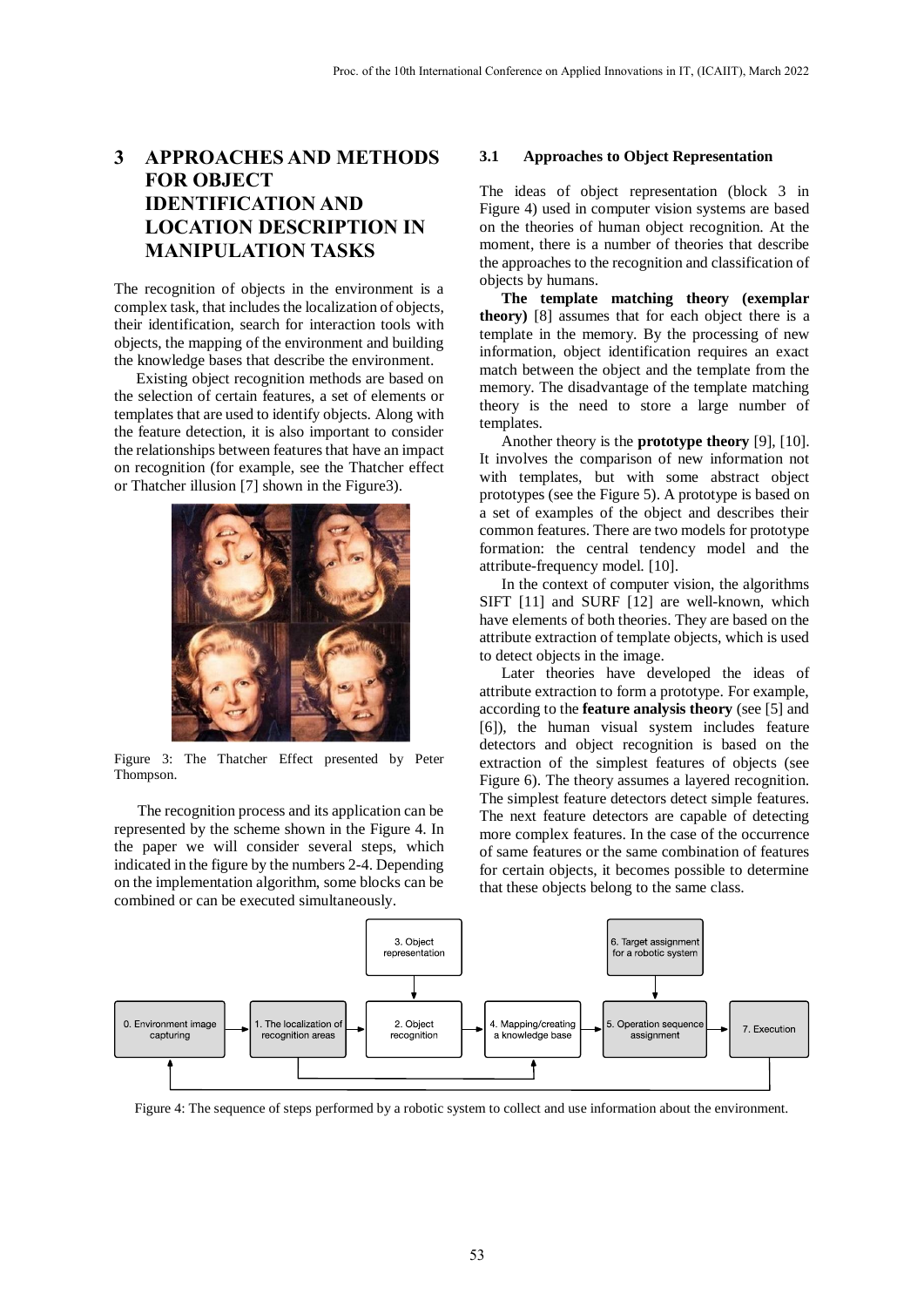

Figure 5: Prototype theory: *a)* abstract prototype, *b)* class instance.



Figure 6: An example of identifying English alphabet characters using features.

The elements of this approach can be traced in the Dalal-Triggs method [15] and the Viola-Jones method [16].

The Dalala-Triggs method is based on the calculation of histograms of oriented gradients (HOG) (see the Figure 7).



Figure 7: The Dalal-Triggs Method: *a)* an image of a person, *b)* oriented gradients (features), *c)* trained structure (prototype) [15].

The Viola-Jones method is based on an integral image representation and describes objects using a combination of typical features from a limited set (Figure 8).

The ideas of feature analysis are used in convolutional neural networks (CNN) (Figure 9) [17].



Figure 8: The Viola-Jones Method: *a)* a set of features, *b)* matching the features to the object (face) [16].

In this approach, a convolution operation is used, which is based on image processing with help of a convolution filter, which allows to extract the object features. The result of the convolution operation in the image is a new image. The intermediate (hidden) convolutional layers represent a matrix (a feature map, which can also be represented as an image) or a set of matrices, depending on the number of filters applied to the previous layer. Each next hidden layer of the neural network detects more complex object features compared to the previous one.

The approach described by A. Kononyuk in [19] can also be associated with the feature analysis theory. It is based on the **feature extraction of benchmark objects** from the training set **using predicate logic**.

In this approach features can capture color, spatial arrangement, etc. Each object is represented by a specific set of features. Each feature is described by a predicate. Predicate arguments are elements of the benchmark images that indicate the occurrence of the feature in it. The representation of the benchmark image (and object in it as well) is the conjunction of all the object features. An object class is represented by a training set as a disjunction of all benchmark images that contain an object of the class  $\bigcup_{\omega_k \in \Omega} \bigcap_{i=1}^h P_i(c_{1i}, \dots, c_{ni}),$  where  $\omega_k$  is the k-th benchmark image of the class  $\Omega$ , h is the number of features,  $c_i$  are parts of the image that describe the occurrence of the *i*-th feature in the benchmark image.

Based on the classes described in the way as specified above, the object recognition task is performed as a logical inference task, which allows to identify object classes on the new image. Thus, the recognition task is to prove equivalence of objects.

Within this approach, the same set of primary features can occur for different objects, which corresponds to the feature analysis theory. For example, the primary features are lines (vertical, horizontal, parallel), and the secondary features represent more complex combinations of lines (rectangles, etc.).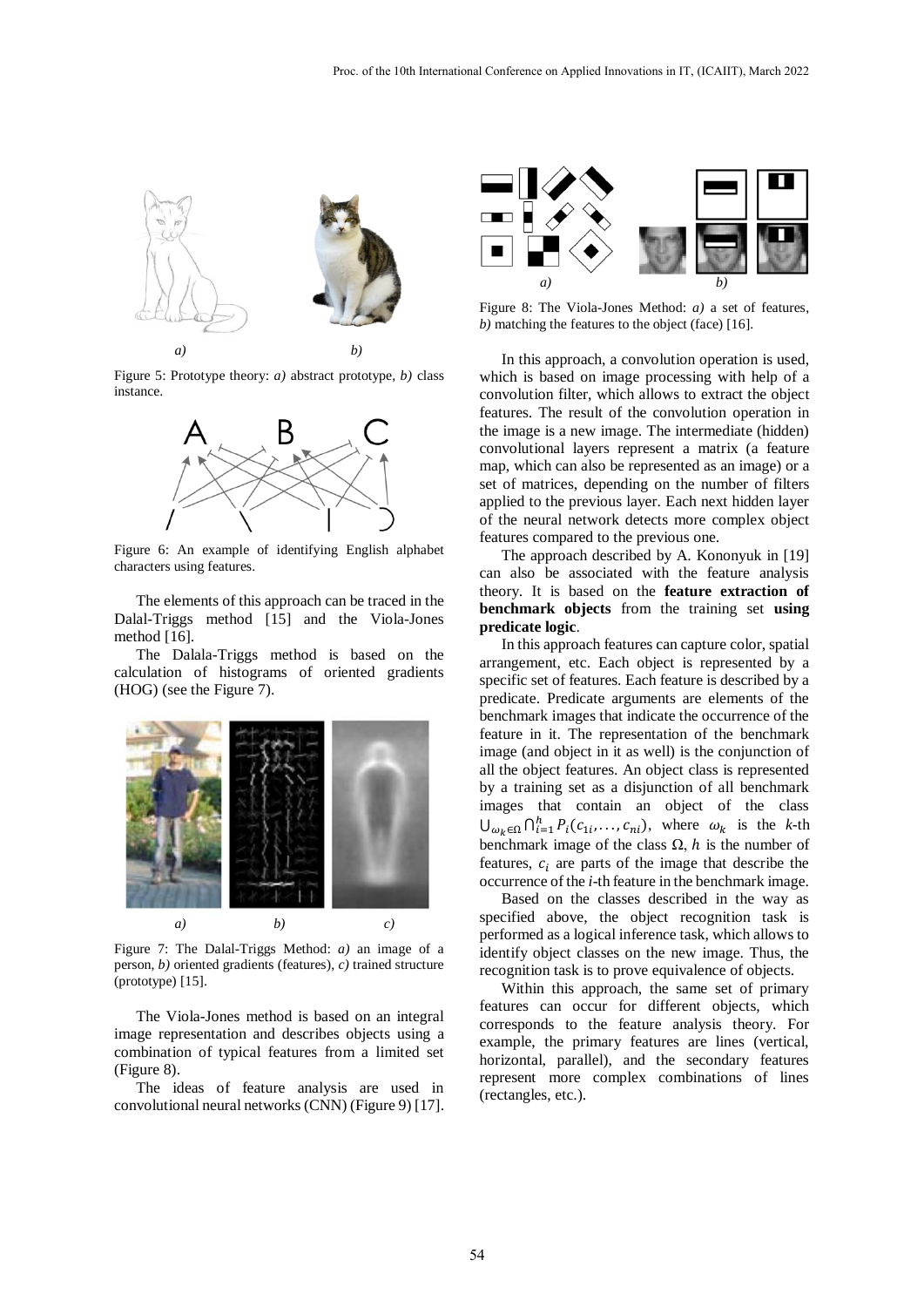

Figure 9: A convolutional neural network: a) structure, b) feature maps [18].

The implementation of feature analysis methods generated a group of approaches to object recognition that are based on the filter and mathematical functions' application for image processing and assigning objects to certain classes [20], [21].

A further development of recognition theories is D. Marr's **computational theory of human stereo vision** [22]–[24], which assumes that recognition is multistage and involves more enhanced degree of object details.

At the first stage the information about contours, edges and spots is processed. At the second stage information about the depth and object surfaces position is processed. After that, at the third stage a three-dimensional model of the detected object is formed. According to this theory, a three-dimensional representation is based on the canonical forms (e.g., cylinders). Thus, objects can be represented as a set of cylinders of different sizes with an axis, depending on the degree of detail (see [15] and [16], the Figure 10).



Figure 10: A visual representation of a three-dimensional model of a human using the computational theory [23].

I. Biederman developed the **recognition by component theory** [25]. According to this approach, a human being perceives objects of the real world through a certain set of geometric primitives called geons and relations among them. Thus, every object and every scene in the image can be represented by a set of primitives (Figure 11).



Figure 11: Scene presentation using geons [26].

Each primitive can also be described through nonaccidental properties of shapes, i.e. properties that do not change when the angle of view changes (e.g. collinearity, curvilinearity, symmetry, etc.). Thus, each component of an object can be represented by the relationship of a number of primitives, which are described by a number of nonaccidental properties. Biederman distinguishes the following relations between geons: verticality, relative size, centering, surface size join [26].

In position recognition systems, such as human pose detection [27] (see the Figure 12) or hand gesture detection [28], there are methods based on the extraction of key points or key structures of objects (e.g., skeleton structures).



Figure 12: Human pose detection using a skeleton structure [27].

The main differences of the analyzed approaches are shown in the Table 1.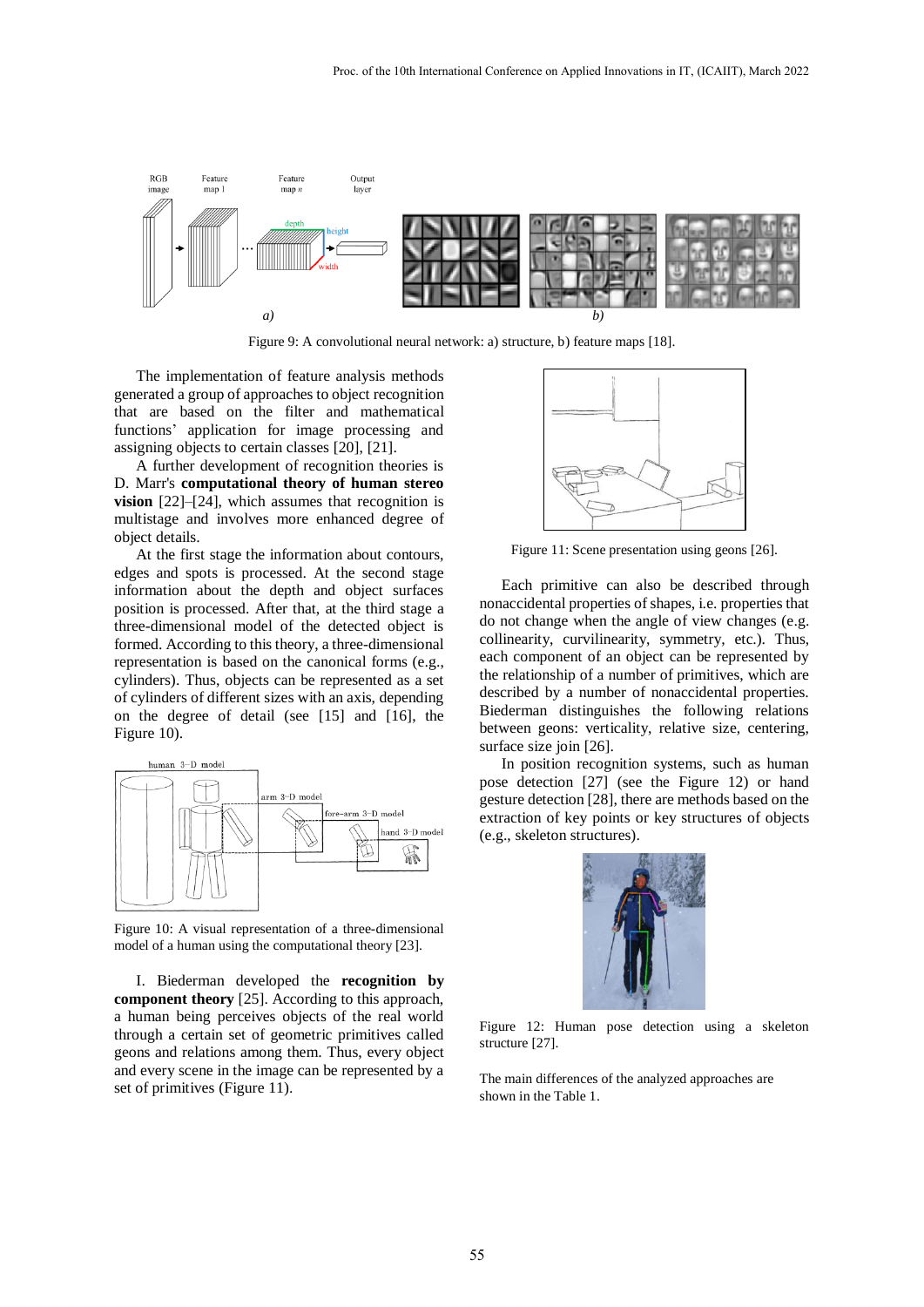|                                                   | <b>Features</b>                                                  | <b>Relations</b>                                   |  |
|---------------------------------------------------|------------------------------------------------------------------|----------------------------------------------------|--|
| The template matching theory<br>(exemplar theory) | A set of templates                                               |                                                    |  |
| $1.1.$ SIFT                                       | The extraction of the features of the template objects to detect |                                                    |  |
| 1.2. SURF                                         | them in the image.                                               |                                                    |  |
| 2. The prototype theory                           | A set of prototypes                                              |                                                    |  |
| 3. The feature analysis theory                    | The sets of geometric features                                   |                                                    |  |
| 3.1. Dalala-Triggs Method                         | A unique set of features forming the prototype                   |                                                    |  |
| 3.2. Viola-Jones Method                           | A set of features is formed for each required class              | A class is defined by a<br>combination of features |  |
| 3.3. Neural networks                              | Each layer of the neural network represents a map of features    |                                                    |  |
| 4. The computational theory                       | Features are relations between a number of primitive objects     | Relations between the                              |  |
|                                                   | of the same type                                                 | primitives form the class                          |  |
| Recognition<br>5.<br>by<br>components<br>theory   | Features are a set of geometric primitives                       | The relation type is<br>considered as a feature    |  |
| 6. Extraction of key points or key                | Features are key points or key structures that describe the      |                                                    |  |
| structures                                        | object's position                                                | Relations between key points                       |  |
| 6.1. Neural networks                              | The feature is a set of key points that form the object          |                                                    |  |
|                                                   | prototype structure (object's configuration)                     |                                                    |  |

| Table 1: The comparison of object representation approaches. |  |  |
|--------------------------------------------------------------|--|--|
|                                                              |  |  |
|                                                              |  |  |

#### **3.2 Object Recognition Using Features**

Object recognition on an image includes the object detection [29] and object classification, and in some cases, image segmentation (semantic or instance [29]) or detection of object parts (key points) [27].

In the object recognition task, it is necessary to define classes of objects, each of which is assigned a specific set of features (based on information that is extracted from the image, including the object location on the image). For example, in the case of using object parts as features, the difference between classes can be demonstrated as shown in the Figure 13.



Figure 13: Objects with the same main shape feature (a – glass (cylinder), b – mug (cylinder + handle), c – kettle (cylinder + handle + cone)).

In multiple classification tasks, we often have to deal with false-positive and false-negative object

identification (for example, objects can have features which can be associated with two or more classes or important object elements are not visible on the image). In this regard, specific algorithms for object recognition are being developed, which include:

- multi-step recognition process (the number of classes is reduced, the information about the object is gradually clarified) (e.g., changing a view angle [4]);
- object part recognition (objects are classified by the presence or absence of some predefined parts and their relative position; information about the position of object parts allows, among other things, to make assumptions about the position of the object in the image).

At the moment, among the methods which allow to work with objects as complex elements of the environment there are classification models and methods [30] (classifiers such as Naïve Bayes, SVM, kNN, decision trees), associative rule learning methods (Apriori, Eclat, FP-growth, OPUS, SlopeOne [31]), expert systems, predicate logic, neural networks (see [17], [18], [27], [28]) (see the Table 2).

|  |  | Table 2: The peculiarities of different groups of methods used for object recognition with features. |
|--|--|------------------------------------------------------------------------------------------------------|
|  |  |                                                                                                      |

| A method                        | <b>Tasks</b>                                                      | Recognition approach                                                   |
|---------------------------------|-------------------------------------------------------------------|------------------------------------------------------------------------|
| 1. Classifiers                  | Object classification                                             | Detection of object features and<br>relations between them in an image |
| 2. Association rule<br>learning | The analysis of relations between the components of the object    | Pairwise comparison of relations<br>between features                   |
| 3. Expert systems               | Hypothesis testing based on information about the object          | The detection of object features                                       |
| 4. Predicate logic              | The description of objects as a set of elements (parts) and       | The detection of object features and                                   |
|                                 | relations between them                                            | relations between them in an image                                     |
| 5. Neural networks              | The detection of objects and their configuration (position, pose) | Feature extraction from an image using<br>a trained neural network     |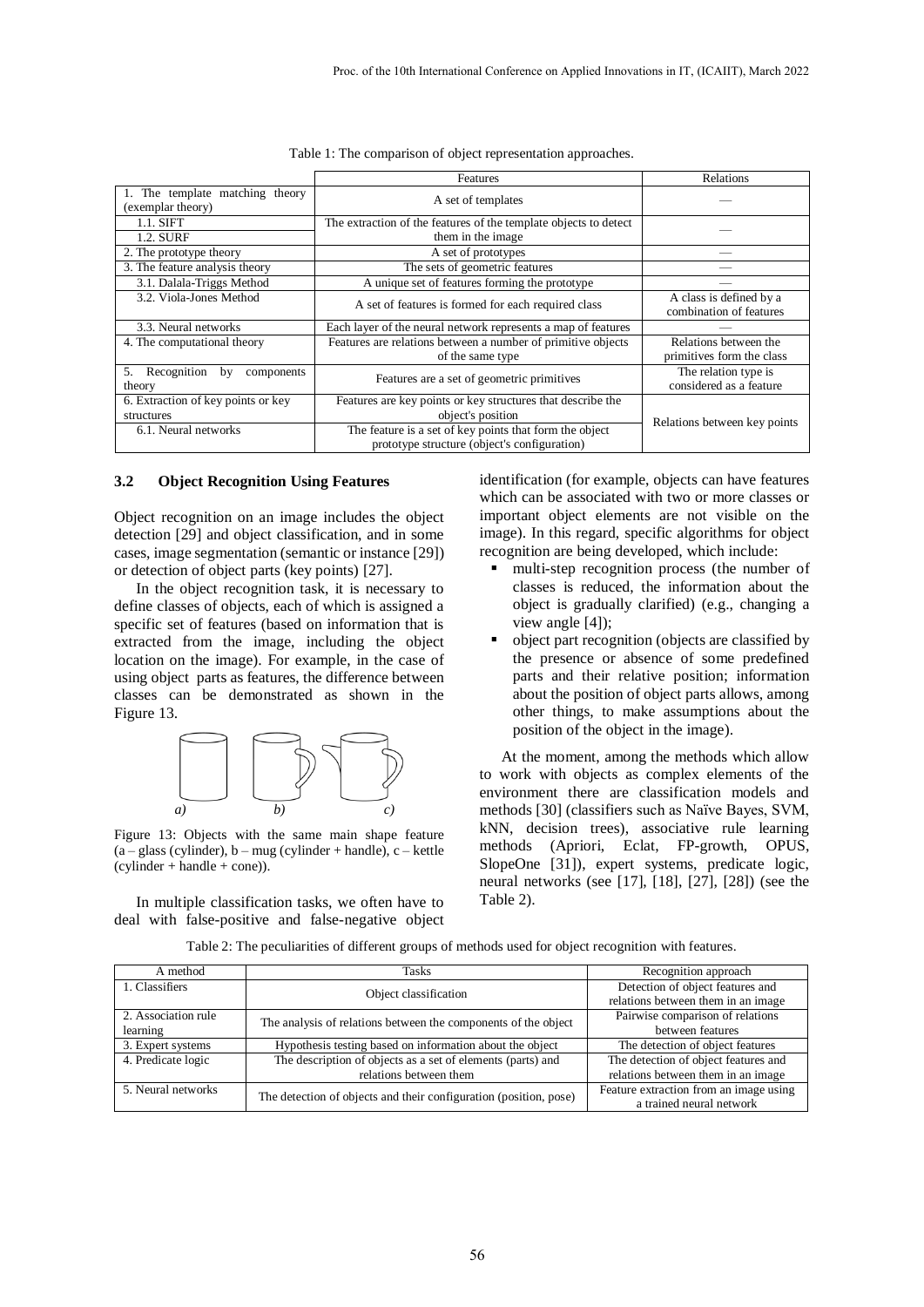Holistic objects (consisting of parts) can also be considered as elements. Thus, information about the objects position in the image allows us to estimate the relative positions of objects in the environment.

### **3.3 Building a Base of Knowledge of the Environment**

The task is related to the tools used to obtain initial information about the environment (photo/video images, images from stereo cameras, 3-D scans, etc.), to form maps of the environment, and to store information about it (classes of objects, relations between objects, etc.).

Environment mapping is used in robotic systems' positioning and navigation (obstacle detection and shortest path search).

The SLAM methods [32] focus on collecting information about the environment in order to build a map of an area within which it is possible to move the manipulator. This approach does not provide information about the content of the environment, which includes a number of objects. The information about obstacles is enough for the robotic system navigation, but in the tasks related to the object manipulation it becomes insufficient, because it is necessary to identify objects in order to interact with them. Information just about the classes of objects and their position in the image (or in point cloud) can also be insufficient. A more detailed analysis of the object, its parts and its position can be required for object manipulations as it allows to determine the list of operations that can be performed with an object. Thus, in addition to accumulating information about the environment, it is necessary to accumulate information about its content.

Therefore, for object manipulation, the recognition task includes the recognition of object features, the recognition of object parts, the identification of elements with which it is possible to interact and the relations between them, as well as the recognition of the scene or map of the environment. For this purpose, a knowledge base about the environment is built.

To describe the environment it is necessary to describe what objects it contains, as well as the relations between the objects. Objects can be represented as nodes with a set of some properties (color, material, etc.), and object relations can be represented as edges between nodes (left, above, etc.). Semantic networks, frame-type expert systems, network data models [33] have been used to describe such information (see an example in the Figure 14).

These approaches can also be applied to describe the object structure (for example, the representation of objects as spatial combinations geometric primitives). Primitives can be represented by nodes, and spatial relations between these primitives can be described by edges between nodes. A set of primitives, in this case, defines a list of operations that can be performed with an object.

### **4 CONCLUSIONS**

The paper considers a method of semantic task description (metalanguage) for robotic systems and its graphical representation. The paper investigates approaches to object identification using features as well as approaches to describe the environment. It allows to formulate tasks, taking into account the context of the operation and the object features, that allows the following:



Figure 14: An example of applying a semantic network for scene description: a) the scene, b) a semantic network.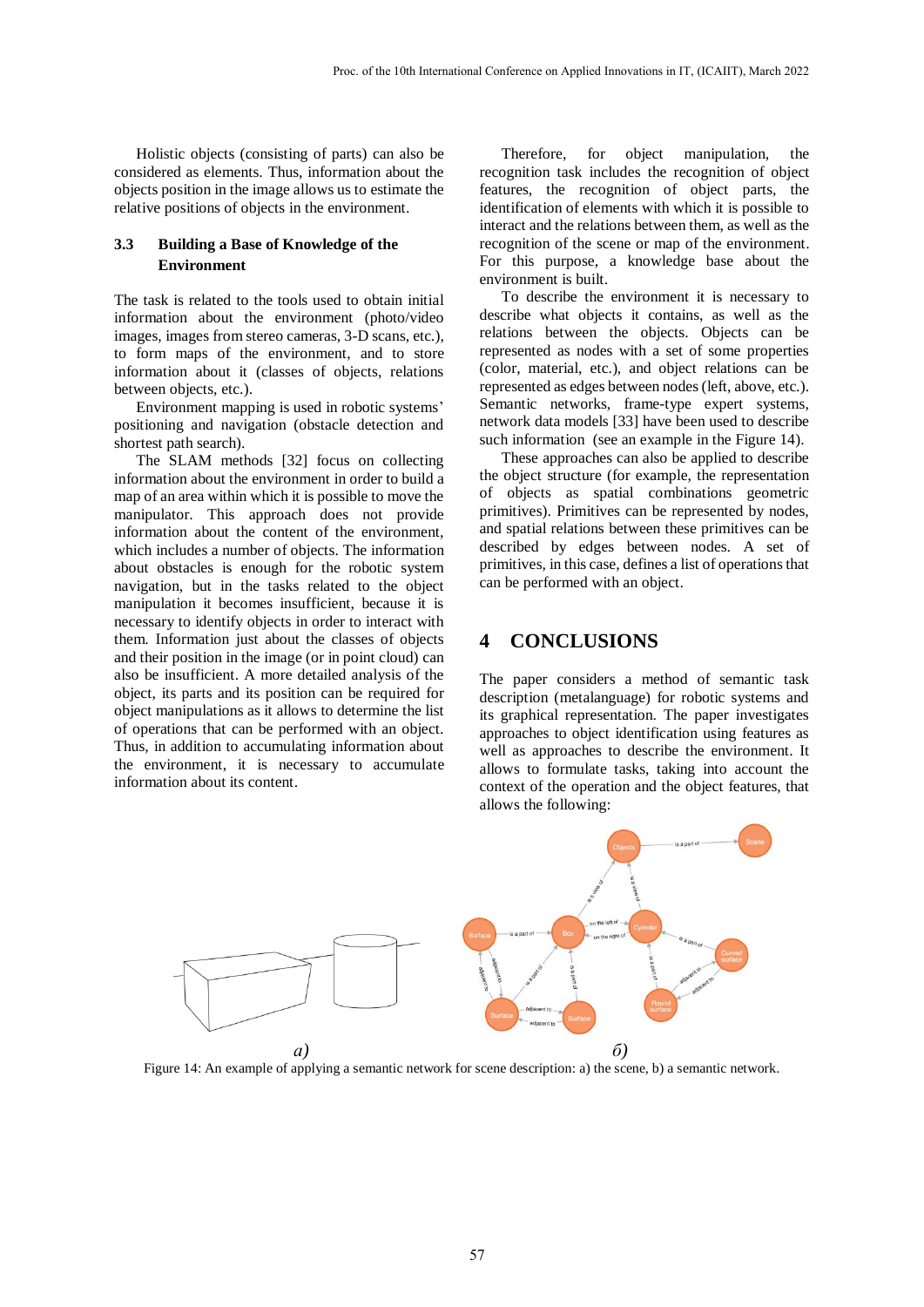- to bring the task assignment for robotic systems closer to the operations description in natural language;
- to bring invariance to the task execution, depending on the algorithm efficiency;
- to not impose algorithmic constraints to the practical implementation of basic operations.

# **ACKNOWLEDGMENTS**

The reported study was supported by the Government of Perm Krai, research project No. С-26/692.

## **REFERENCES**

- [1] Fanuc Europe, "Robot industrial applications." [Online]. Available: https://www.fanuc.eu/de/en/industrialapplications. [Accessed: 01-Jun-2021].
- [2] A. Delfanti and B. Frey, "Humanly Extended Automation or the Future of Work Seen through Amazon Patents," Sci. Technol. Hum. Values, vol. 46, no. 3, pp. 655–682, 2021.
- [3] P. Slivnitsin, A. Bachurin, and L. Mylnikov, "Robotic system position control algorithm based on target object recognition," in Proceedings of International Conference on Applied Innovation in IT, 2020, vol. 8, no. 1, pp. 87–94.
- [4] A. Zeng et al., "Multi-view self-supervised deep learning for 6D pose estimation in the Amazon Picking Challenge," Proc. - IEEE Int. Conf. Robot. Autom., pp. 1386–1393, 2017.
- [5] A. Zeng, S. Song, J. Lee, A. Rodriguez, and T. Funkhouser, "TossingBot: Learning to Throw Arbitrary Objects with Residual Physics," IEEE Trans. Robot., vol. 36, no. 4, pp. 1307–1319, 2020.
- [6] A. Novikova, "Direct Machine Translation and Formalization Issues of Language Structures and Their Matches by Automated Machine Translation for the Russian-English Language Pair," in Proceedings of International Conference on Applied Innovation in IT, 2018, pp. 85–92.
- [7] P. Thompson, "Margaret Thatcher: A New Illusion," Perception, vol. 9, no. 4, pp. 483– 484, Aug. 1980.
- [8] R. M. Nosofsky, "The generalized context model: an exemplar model of classification," Form. Approaches Categ., pp. 18–39, 2012.
- [9] E. Rosch, "Cognitive representations of semantic categories.," J. Exp. Psychol. Gen., vol. 104, no. 3, pp. 192–233, Sep. 1975.
- [10] P. G. Neumann, "Visual prototype formation with discontinuous representation of dimensions of variability," Mem. Cognit., vol. 5, no. 2, pp. 187–197, Mar. 1977.
- [11] D. G. Lowe, "Object Recognition from Local Scale-Invariant Features," in Proceedings of the Seventh IEEE International Conference on Computer Vision, 1999, p. 8.
- [12] H. Bay, T. Tuytelaars, and L. Van Gool, "SURF: Speeded up robust features," Lect. Notes Comput. Sci. (including Subser. Lect. Notes Artif. Intell. Lect. Notes Bioinformatics), vol. 3951 LNCS, no. July 2006, pp. 404–417, 2006.
- [13] F. Rosenblatt, "The perceptron: A probabilistic model for information storage and organization in the brain," Psychol. Rev., vol. 65, no. 6, pp. 386–408, 1958.
- [14] O. G. Selfridge, "Pandemonium: a paradigm for learning," in Proceedings on the Symposium on Mechanisation of Thought Processe, 1959, pp. 511–529.
- [15] N. Dalal and B. Triggs, "Histograms of oriented gradients for human detection," Proc. - 2005 IEEE Comput. Soc. Conf. Comput. Vis. Pattern Recognition, CVPR 2005, vol. I, no. 16, pp. 886–893, 2005.
- [16] P. Viola and M. Jones, "Rapid Object Detection using a Boosted Cascade of Simple Features," in Proceedings IEEE Conf. on Computer Vision and Pattern Recognition, 2001, pp. 511–518.
- [17] Y. Lecun, L. Bottou, Y. Bengio, and P. Haffner, "Gradient-based learning applied to document recognition," Proc. IEEE, vol. 86, no. 11, pp. 2278–2324, 1998.
- [18] H. Lee, R. Grosse, R. Ranganath, and A. Y. Ng, "Unsupervised learning of hierarchical representations with convolutional deep belief networks," Commun. ACM, vol. 54, no. 10, pp. 95–103, 2011.
- [19] A. E. Kononyuk, Obshchaya teoriya raspoznavaniya. Matematicheskiye sredstva opisaniya raspoznavayemykh obyektov i raspoznayushchikh protsessov. Kiyev. 2012.